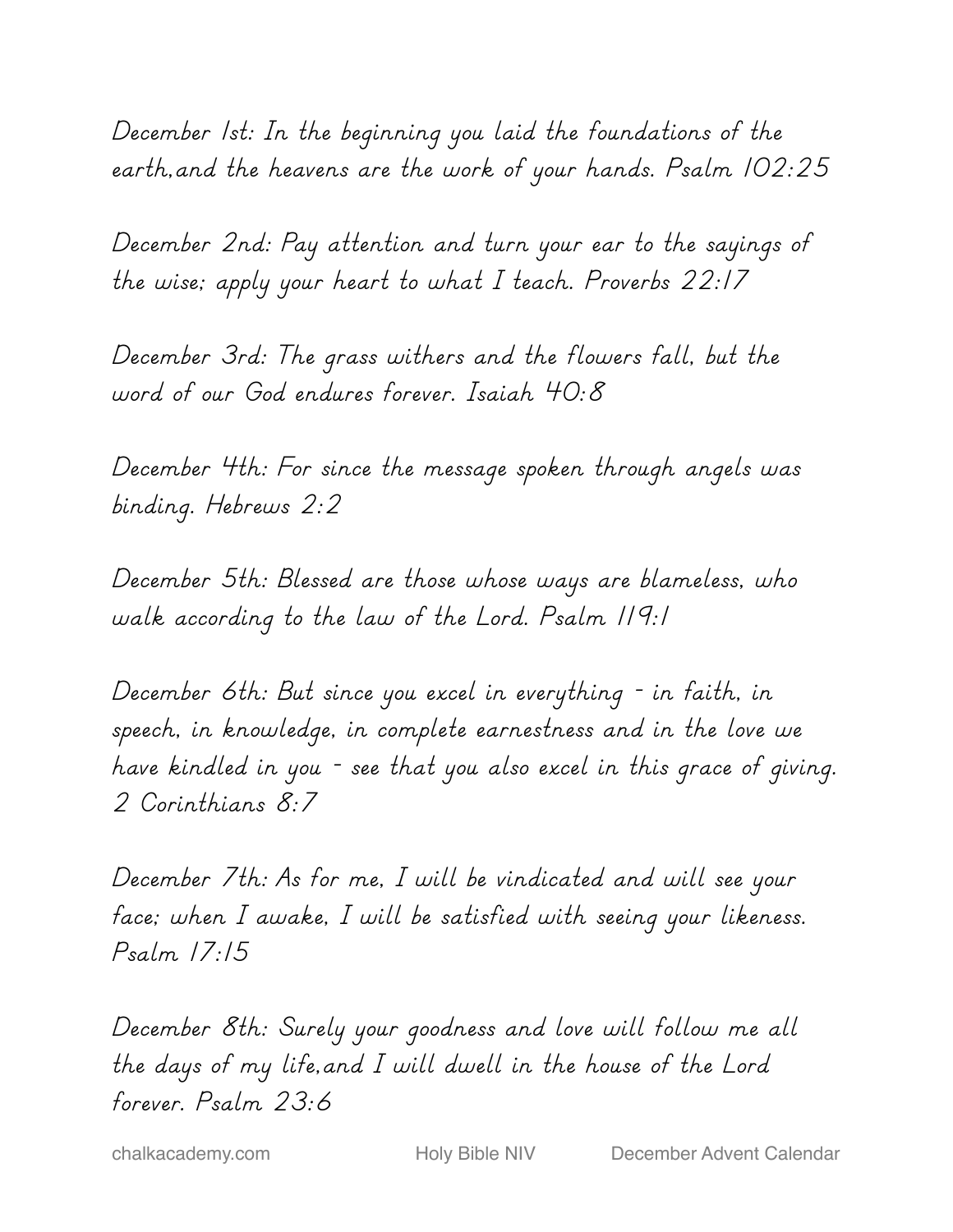December 9th: Let us hold unswervingly to the hope we profess, for he who promised is faithful. Hebrews 10:23

December 10th: In your unfailing love you will lead the people you have redeemed. In your strength you will guide them to your holy dwelling. Exodus 15:13

December 11th: Be still before the Lord and wait patiently for him; do not fret when people succeed in their ways, when they carry out their wicked schemes. Psalm 37:7

December 12th: However many years anyone may live, let them enjoy them all. Ecclesiastes 11:8

December 13th: Every good and perfect gift is from above, coming down from the Father of the heavenly lights, who does not change like shifting shadows. James 1:17

December 14th: We wait in hope for the Lord; he is our help and our shield. Psalm 33:20

December 15th: And lead us not into temptation, but deliver us from the evil one. Matthew 6:13

December 16th: I will rejoice in the Lord, I will be joyful in God my Savior. Habakkuk 3:18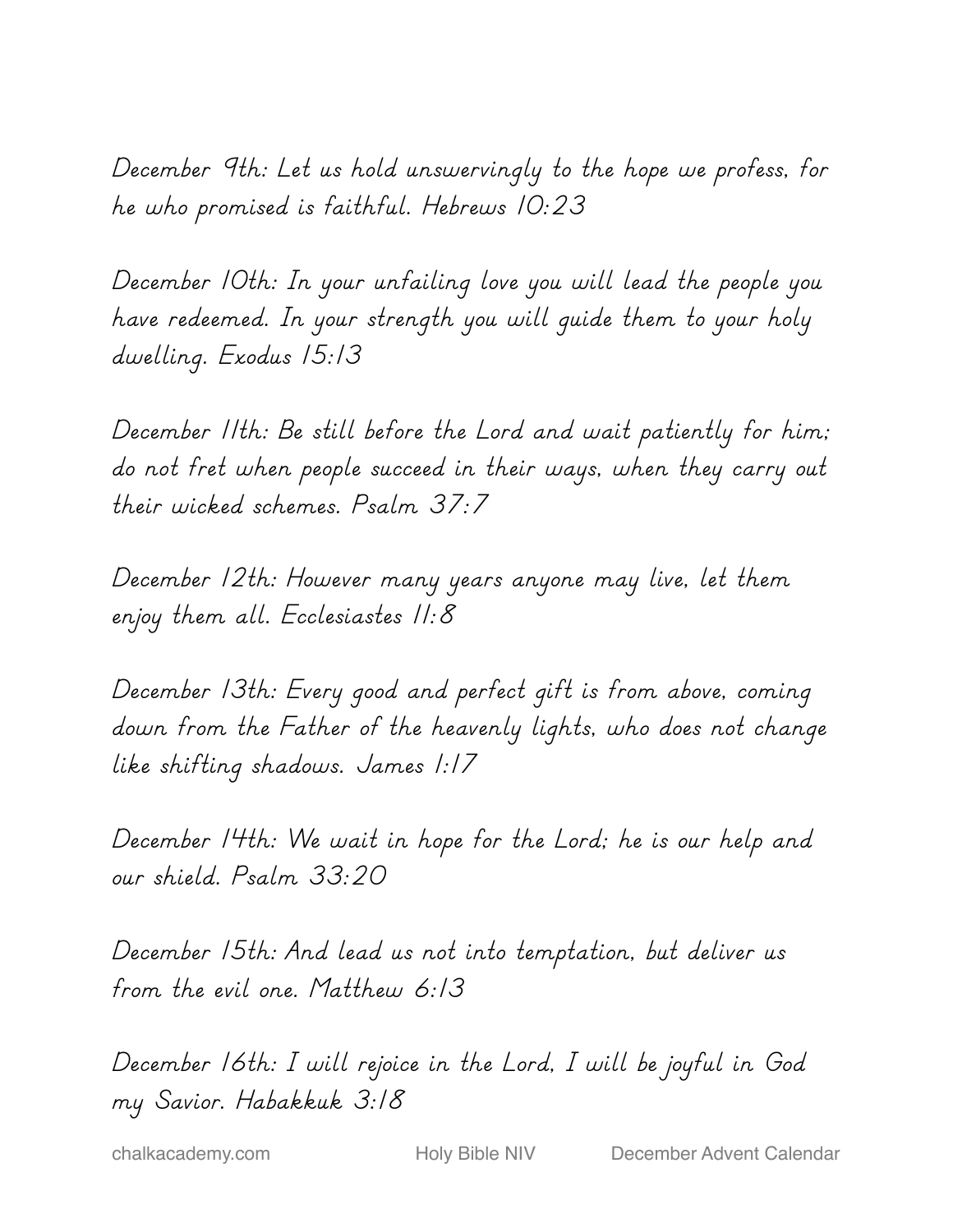December 17th: May the Lord direct your hearts into God's love and Christ's perseverance. 2 Thessalonians 3:5

December 18th: From the fruit of their lips people are filled with good things, and the work of their hands brings them reward. Proverbs 12:14

December 19th: The promise comes by faith, so that it may be by grace and may be guaranteed to all Abraham's offspring - not only to those who are of the law but also to those who have the faith of Abraham. He is the father of us all. Romans 4:16

December 20th: When God brings his firstborn into the world, he says,"Let all God's angels worship him." Hebrews 1:6

December 21st: I will perpetuate your memory through all generations; therefore the nations will praise you for ever and ever. Psalm 45:17

December 22nd: Therefore you do not lack any spiritual gift as you eagerly wait for our Lord Jesus Christ to be revealed. 1 Corinthians 1:7

December 23rd: The shepherds returned, glorifying and praising God for all the things they had heard and seen, which were just as they had been told. Luke 2:20